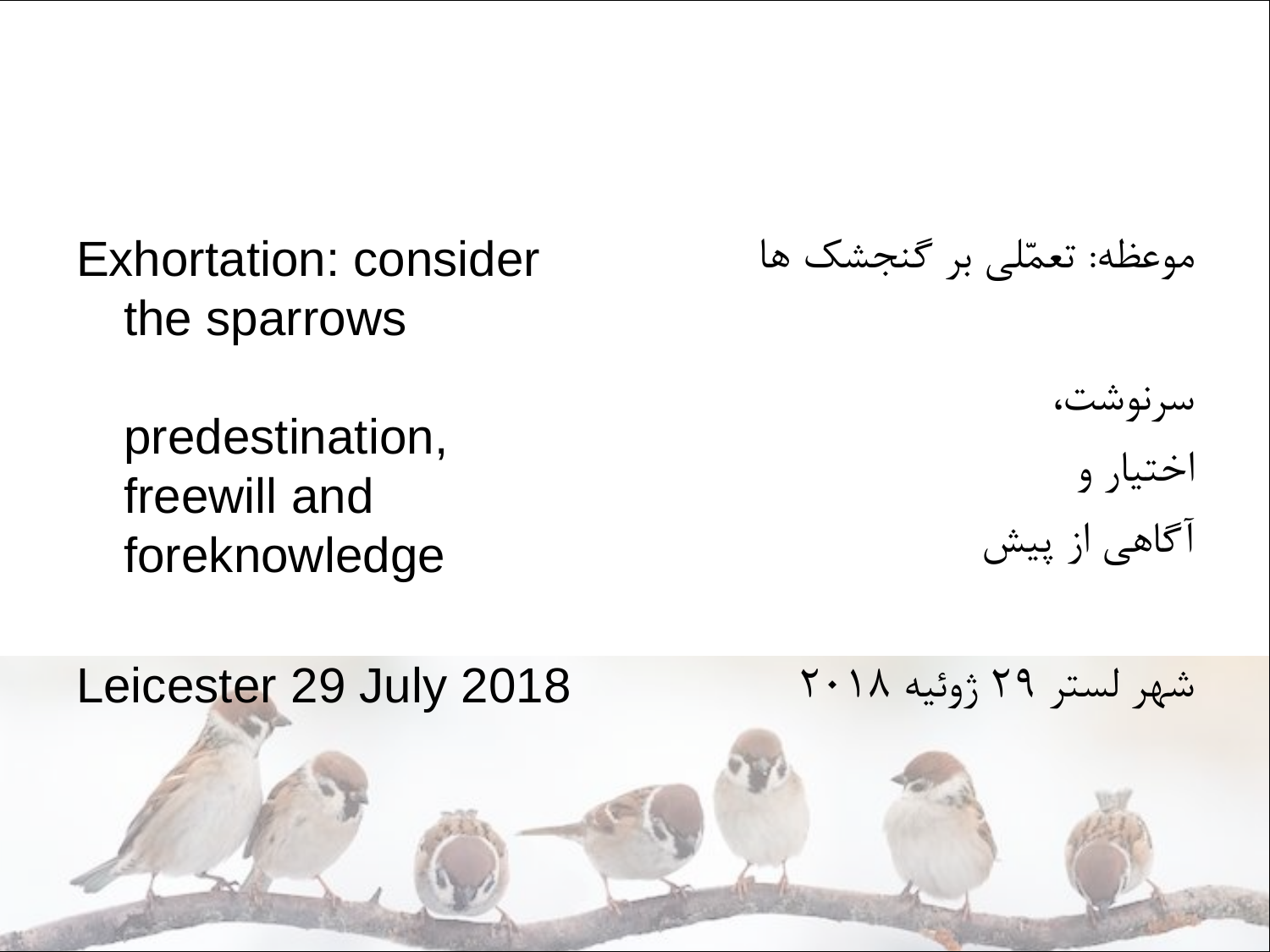# Summary: God is in control

• Matthew 10:29 Are not two sparrows sold for a copper coin? And not one of them falls to the ground apart from your Father's will. 31 Do not fear therefore; you are of more value than many sparrows.

**خالصه: همه چیز تحت کنترل خدا است**

متی 10 : 29 آیا دو گنجشک را به یک پول سیاه نمی فرو شند؟ با این همه، حتی یک گنجشک نیز بدون خواست پدر شما به زمین نمی افتد. 31 پس مترسید، زیرا ارزش شما بیش از هزاران گنجشک است.

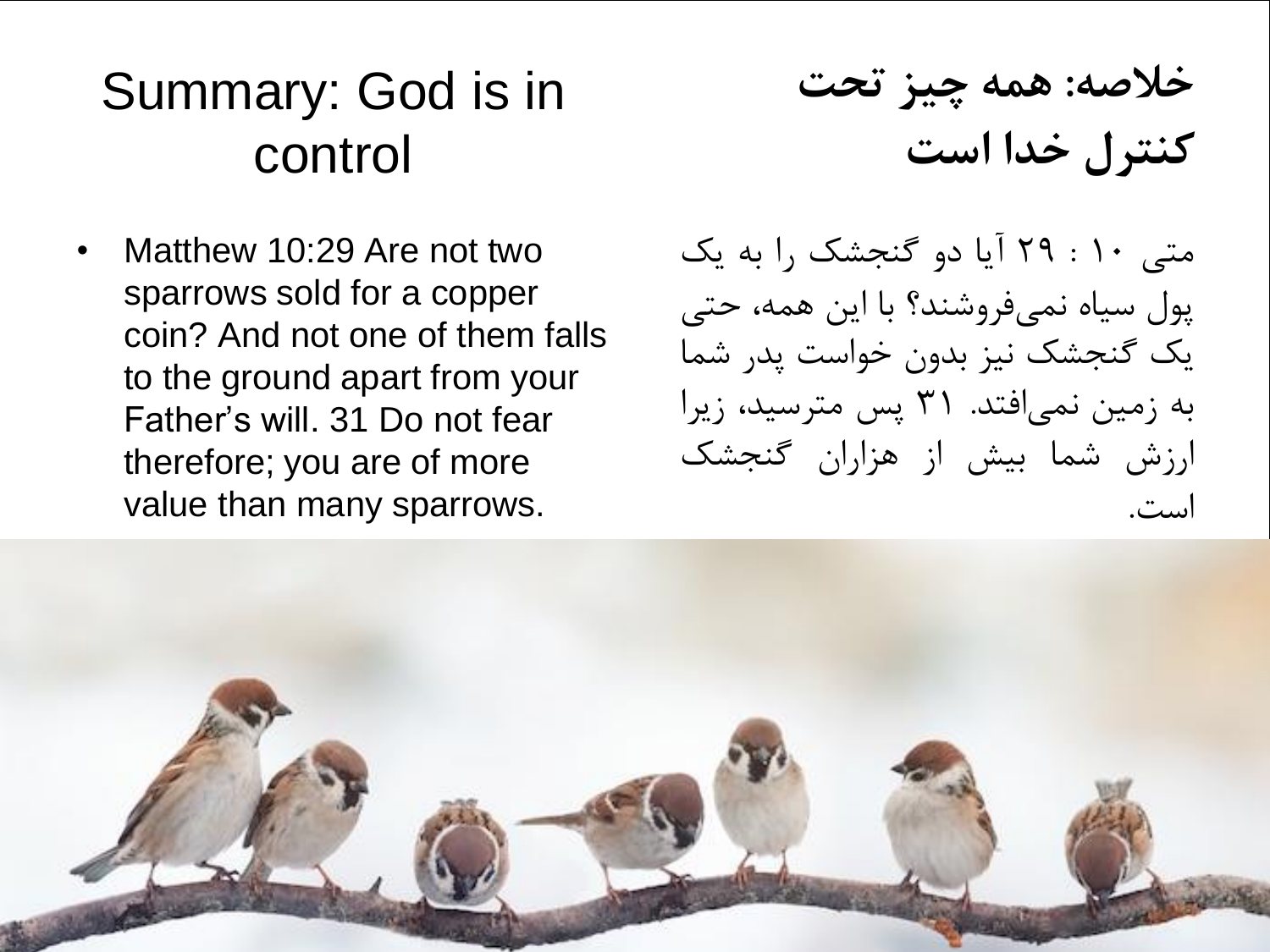#### **Exhortation – Have confidence in God's support**

- The subject of this exhortation is the foreknowledge of God.
- The purpose is to give us confidence, both in our power over our own destiny, but also of God's support for us.
- **موعظه – اعتماد به حمایت خدا**
- موضوع این موعظه داشتن آگاهی از پیش، نسبت به خدا می باشد.
- هدف این است که هم بر قدرت خود در سرنوشت مان و هم بر حمایت خدا از ما، اعتماد کنیم.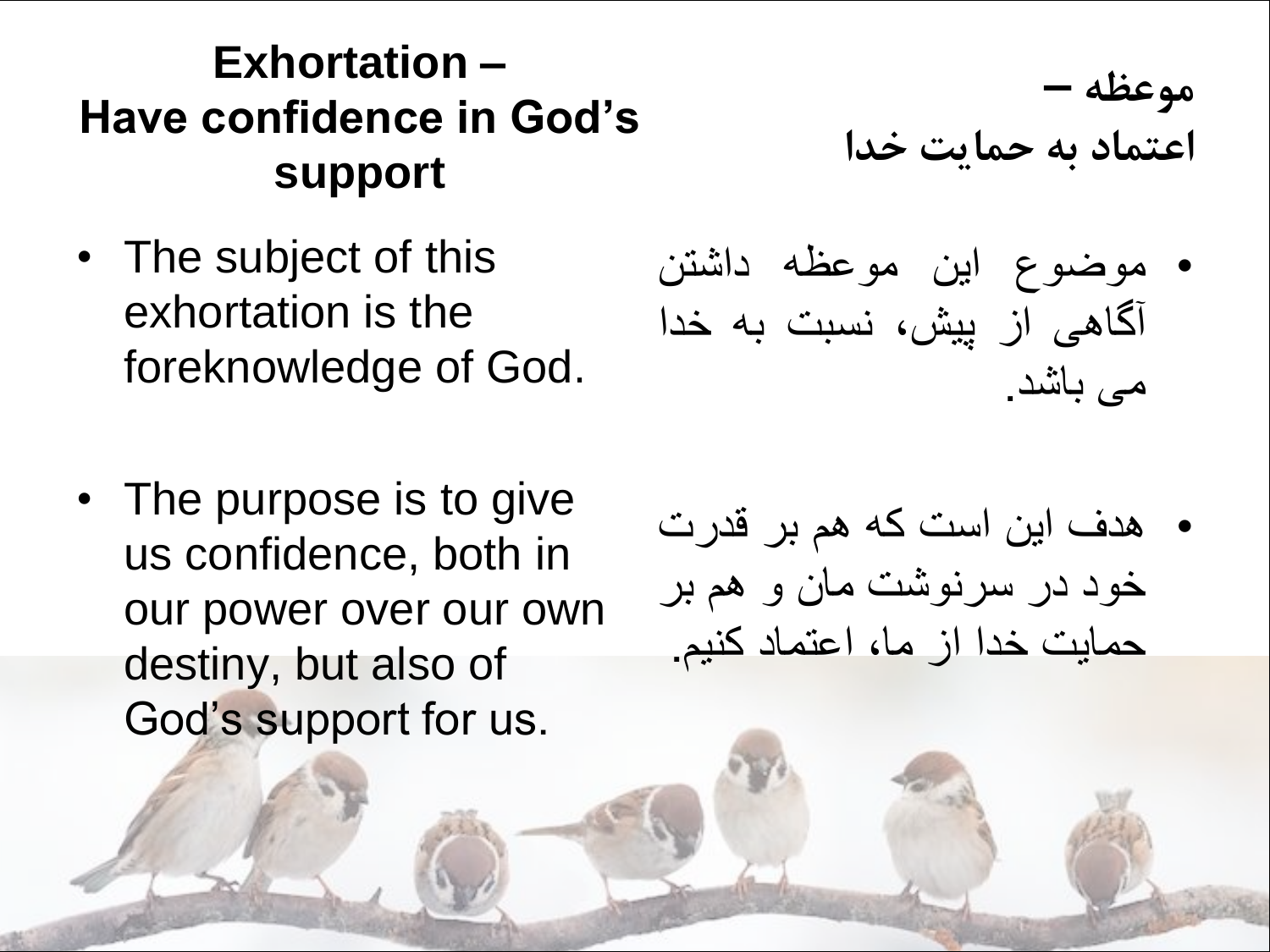Once saved always saved?

- "Once saved always saved" is a mistaken idea taught by some **Christians**
- If someone falls away they will say "they were never really saved".
- But Paul teaches that God saved Israel out of Egypt, but then most of them un-saved themselves by their own actions.

**کسی که یکبار نجات یافته باشد، برای همیشه نجات یافته است؟**

"کسی که یکبار نجات یافته باشد، برای همیشه نجات یافته است" ایده ای اشتباه است که توسط برخی از مسیحیان آموزش داده شده است.

اگر کسی خطا کرده و سقوط کند، آنها درباره او می گویند: "هرگز نجات نخواهد یافت".

اما پولس اینگونه می گوید که خدا بنی اسرائیل را از مصر نجات داد، اما بعد از آن بسیاری از آنها به خاطر اعمالشان نجات را دریافت نکردند.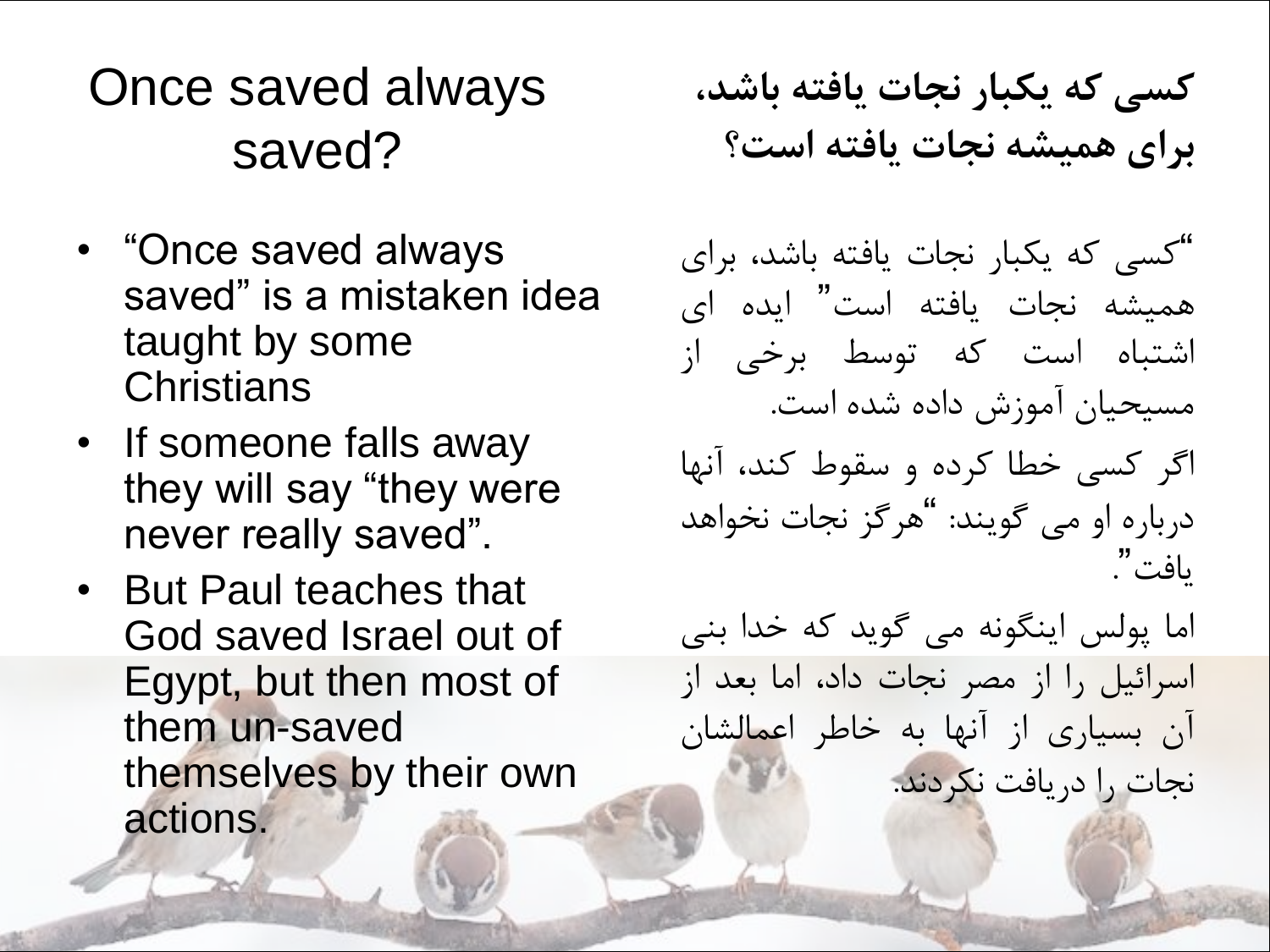#### **If God calls, is preaching really necessary?**

- For those whom he foreknew he also predestined to be conformed to the image of his Son, in order that he might be the firstborn among many brothers. And those whom he predestined he also called, and those whom he called he also justified, and those whom he justified he also glorified. **(Romans 8:29-30)**
- From the above verses we see: That God foreknew the faithful, because he knew who would believe him.
- Because he knew who would believe him, those he predestined to become like Jesus.

**اگر خدا فراخوانده است، آیا واقعا بشارت دادن ضروری است؟**

- زیرا آنان را که از پیش شناخت، ایشان را همچنین از پیش معین فرمود تا به شکل پسرش درآیند، تا او فرزند ارشد از برادران بسیار باشد. و آنان را که از پیش معین فرمود، همچنین فرا خواند؛ و آنان را که فرا خواند، همچنین پارسا شمرد؛ و آنان را که پارسا شمرد، همچنین جالل بخشید. **)رومیان 8 : -29**  $(\mathbf{r} \cdot$ 
	- از آیات باال می بینیم:
- خدا ایمانداران را از پیش می شناخت زیرا او می دانست که چه کسی به او ایمان می آورد.
- زیرا او می دانست که چه کسی به او ایمان می آورد، کسانی را که او مقدر کرده بود تا شبیه عیسی شوند.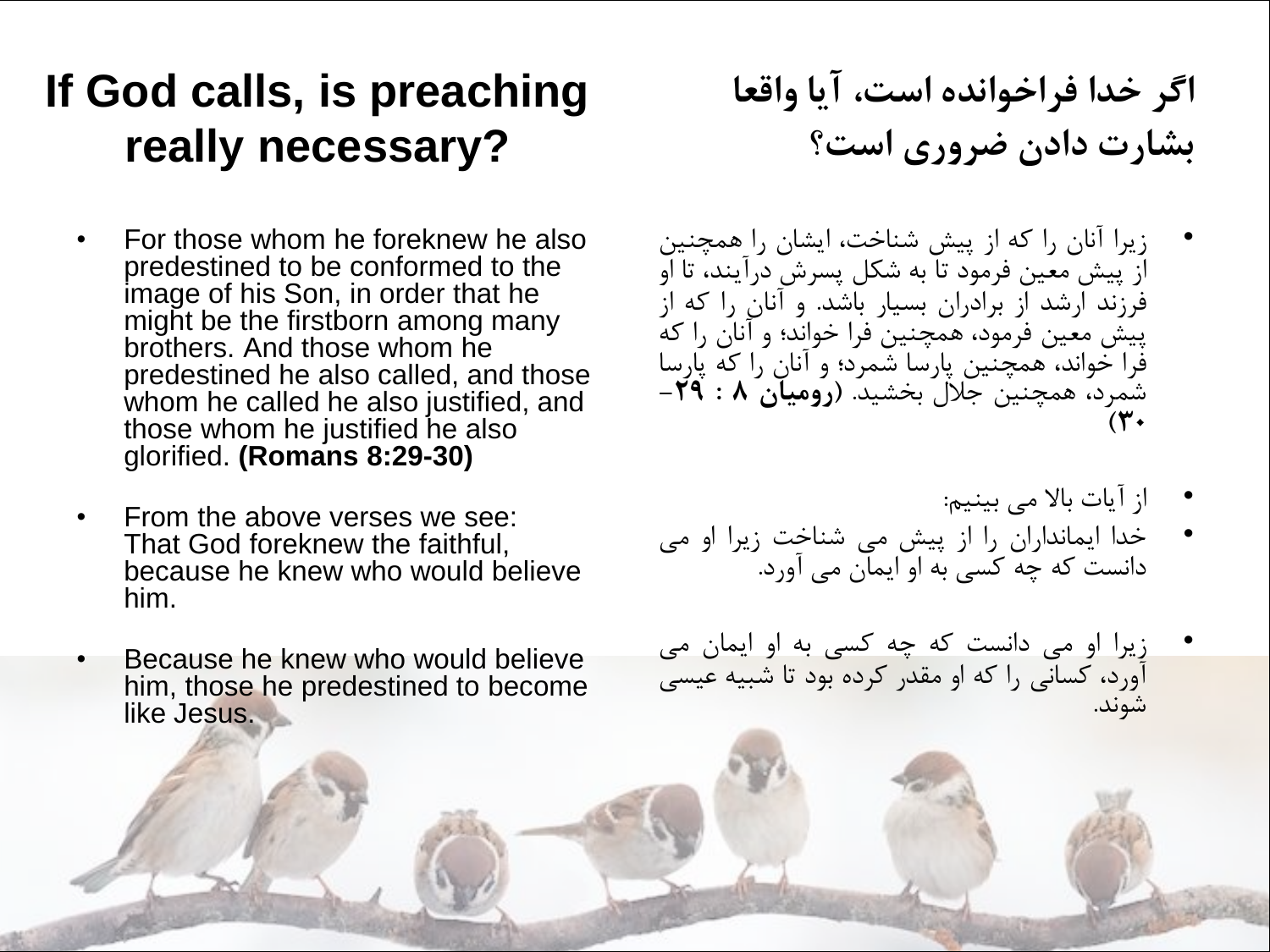#### **Paul's warning – the limits of our understanding**

- Paul warns us that we have to accept a limit in our understanding:
- **19** One of you will say to me, "Then why does God still find fault? For who can resist His will?" **20** But who are you, O man, to talk back to God? Shall what is formed say to Him who formed it, "Why have you made me like this?" **21** Does not the potter have the right to make from the same lump of clay one vessel for special occasions and another for common use? **(Romans 9:19-21)**

**هشدار پولس – محدودیت در درک ما**

- پولس به ما هشدار داده است که باید قبول کنیم که درک ما محدود است:
- **19** مرا خواهی گفت: پس دیگر چرا ما را سرزنش می کند؟ زیرا کیست که بتواند در برابر ارادۀ او ایستادگی کند؟ **20** امّا ای انسان، تو کیستی که با خدا مجادله کنی؟ آیا مصنوع می تواند به صانع خود بگوید چرا مرا چنین ساختی؟ **21** آیا کوزه گر اختیار ندارد که از توده گِلی واحد، ظرفی برای مصارف مهم و ظرفی دیگر برای مصارف معمولی بسازد؟ **)رومیان 9 : 21-19(**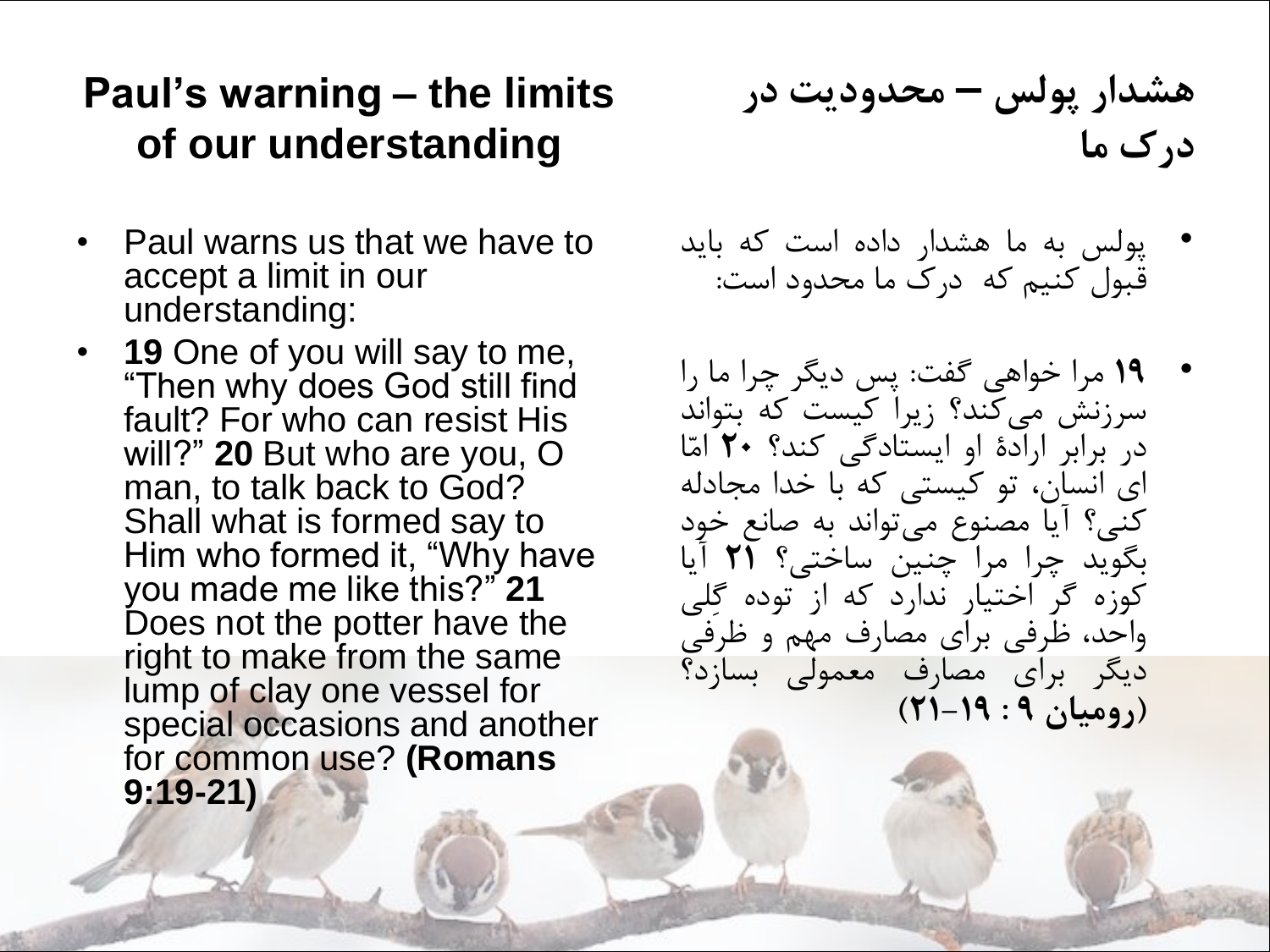# **Foreknowledge is not predestination**

- Foreknowledge only means that God knows what men will choose.
- God does not predestine anyone to fail:
	- **1 Timothy 2:4** who desires all men to be saved and to come to the knowledge of the truth.

**آگاهی از پیش، همان سرنوشت نیست.**

- آگاهی از پیش تنها به این معناست که خدا می داند انسان ها چه چیزی را انتخاب می کنند.
- خدا برای هیچ شخصی از قبل تعیین نکرده است تا شکست بخورد. - **1 تیموتائوس 2 : 4** که می خواهد همگان نجات یابند و به معرفت حقیقت نایل گردند.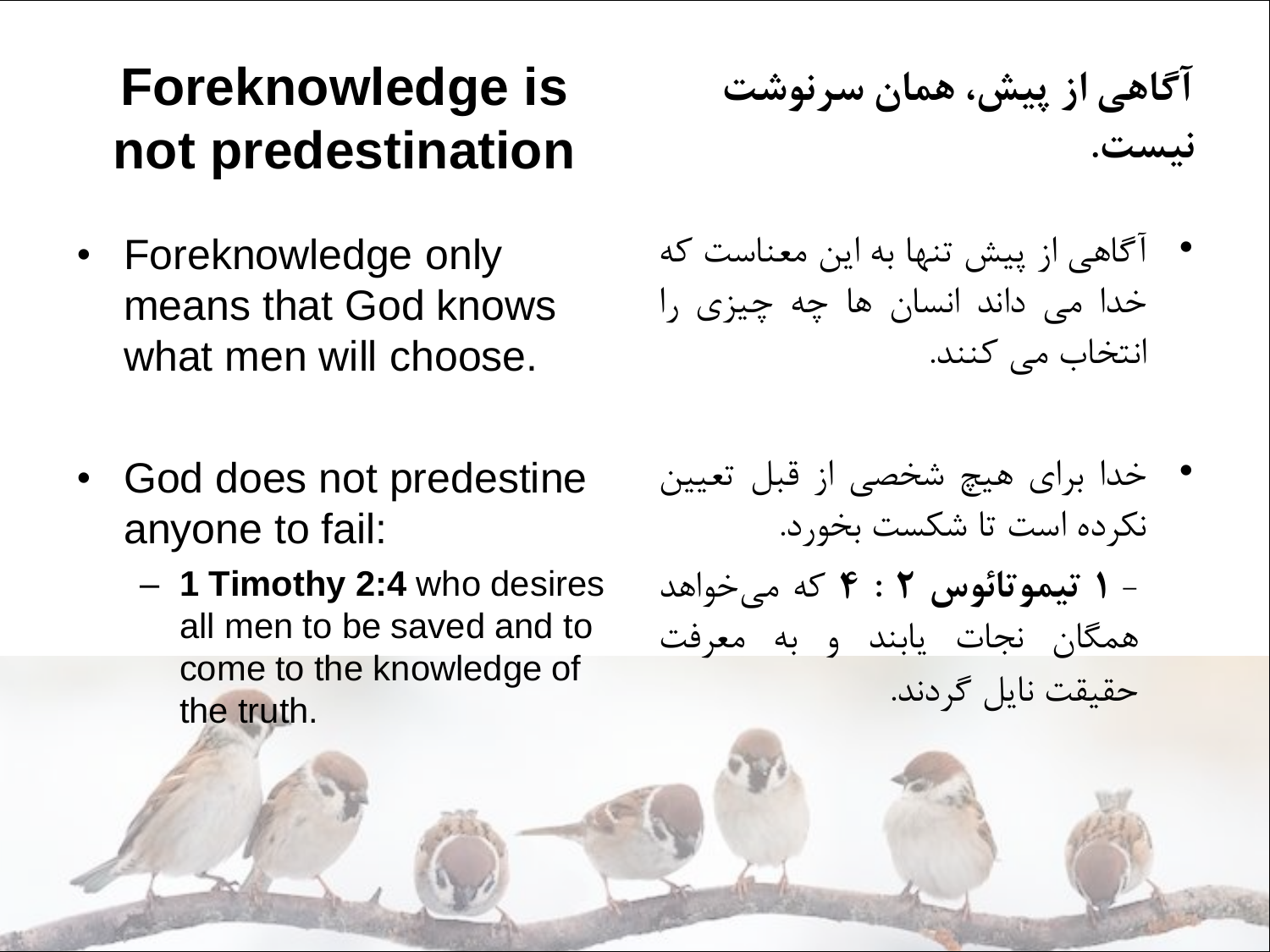#### **Because God knew who would believe him, he called them.**

- But it always comes back to believing God. God knows in advance who will believe. But they can only believe if they know what to believe. If people don't believe God, they cannot be saved. So preaching is vitally important.
- Paul says : For "everyone who calls on the name of the Lord will be saved." **How then will they call on him in whom they have not believed**? **And how are they to believe in him of whom they have never heard**? And **how are they to hear without someone preaching**? And how are they to preach unless they are sent? As it is written, "How beautiful are the feet of those who preach the good news!" **(Romans 10:13-15)**

**زیرا خدا می دانست چه کسی به او ایمان می آورد، پس آنها را فراخوانده است.**

- اما همیشه همه چیز به ایمان داشتن به خدا باز می گردد. خدا از پیش می دانست چه کسی ایمان می آورد. اما آنها تنها در صورتی می توانند به چیزی ایمان آورند که آن را بشناسند. اگر انسان ها به خدا ایمان نداشته باشند، بنابراین نمی توانند نجات یابند. بنابراین بشارت دادن بسیار حیاتی و پر اهمیت است.
	- پولس می گوید:
- زیرا هر که نام خداوند را بخواند، نجات خواهد یافت. **امّا چگونه کسی را بخوانند که به او ایمان نیاورده اند؟ و چگونه به کسی ایمان آورند که از او نشنیده اند؟ و چگونه بشنوند، اگر کسی به آنان موعظه نکند؟** و چگونه موعظه کنند، اگر فرستاده نشوند؟ چنانکه نوشته شده است: »چه زیباست پایهای کسانی که بشارت می آورند. **)رومیان 10 : 15-13(**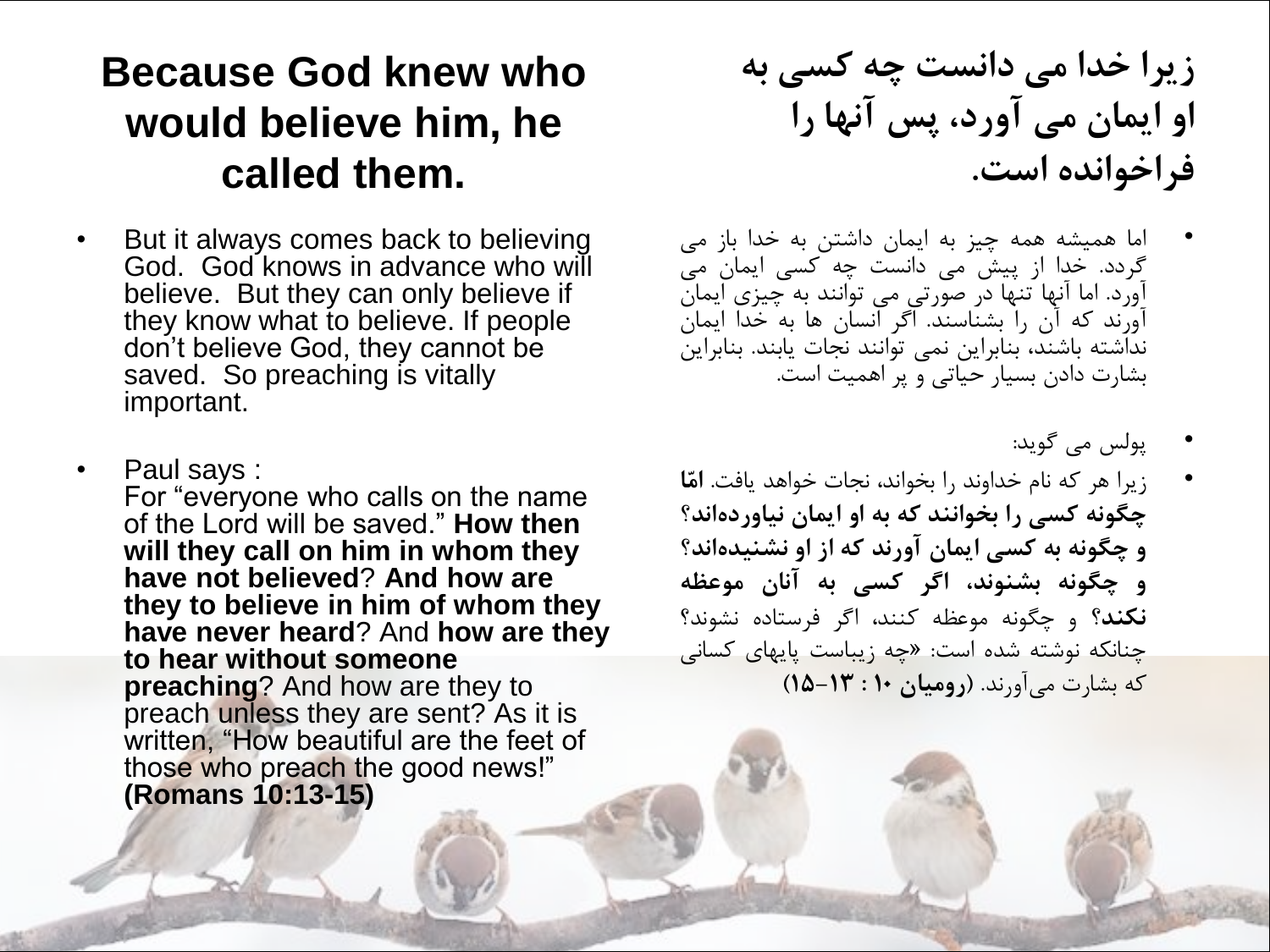# **Faith is still needed**

- And **without faith it is impossible to please him**, for whoever would draw near to God **must believe that he exists and that he rewards tho[s](libronixdls:keylink|ref=[en]bible:Heb11.6|res=LLS:ESV)e who seek him**. **(Hebrews 11:6)**
- We have an important responsibility and privilege to be workers with God in this crucial work.
	- For since, in the wisdom of God, the world did not know God through wisdom, it pleased God **through the folly of what we preach** to **save those who believe**. **)1 Cor 1:21(**
- Peter says :
	- But you are a chosen race, a royal priesthood, a holy nation, a people for his own possession, **that you may proclaim** the excellencies of him who called you out of darkness into his marvelous light. **(1 Peter 2:9)**

**ایمان هنوز مورد نیاز است**

- و **بدون ایمان ممکن نیست بتوان خدا را خشنود ساخت**، زیرا هر که به او نزدیک می شود، **باید ایمان داشته باشد که او هست و جویندگان خود را پاداش می دهد. )عبرانیان 11 : 6(**
- ما مسئولیت و امتیاز مهمی داریم که می توانیم در این کار بسیار سخت برای خدا خدمت کنیم. - زیرا از آنجا که بنا بر حکمتِ خدا، دنیا نتوانست از طریق حکم ت خدا را بشناسد، خدا **چنان مصلحت دید که از راه جهال ت موعظه، کسانی را که ایمان می آورند، نجات بخشد**. **)1 قرنتیان 1 : 21(**
- پطرس می گوید: - ا ّما شما ملتی برگزیده و مملکتی از کاهنان و ا ّمتی مقّدس و قومی که ملک خاص خداست هستید، **تا** فضایل او را **اعالم کنید** که شما را از تاریکی به نور حیرت انگیز خود فرا خوانده است. **)1 پطرس 2 : 9(**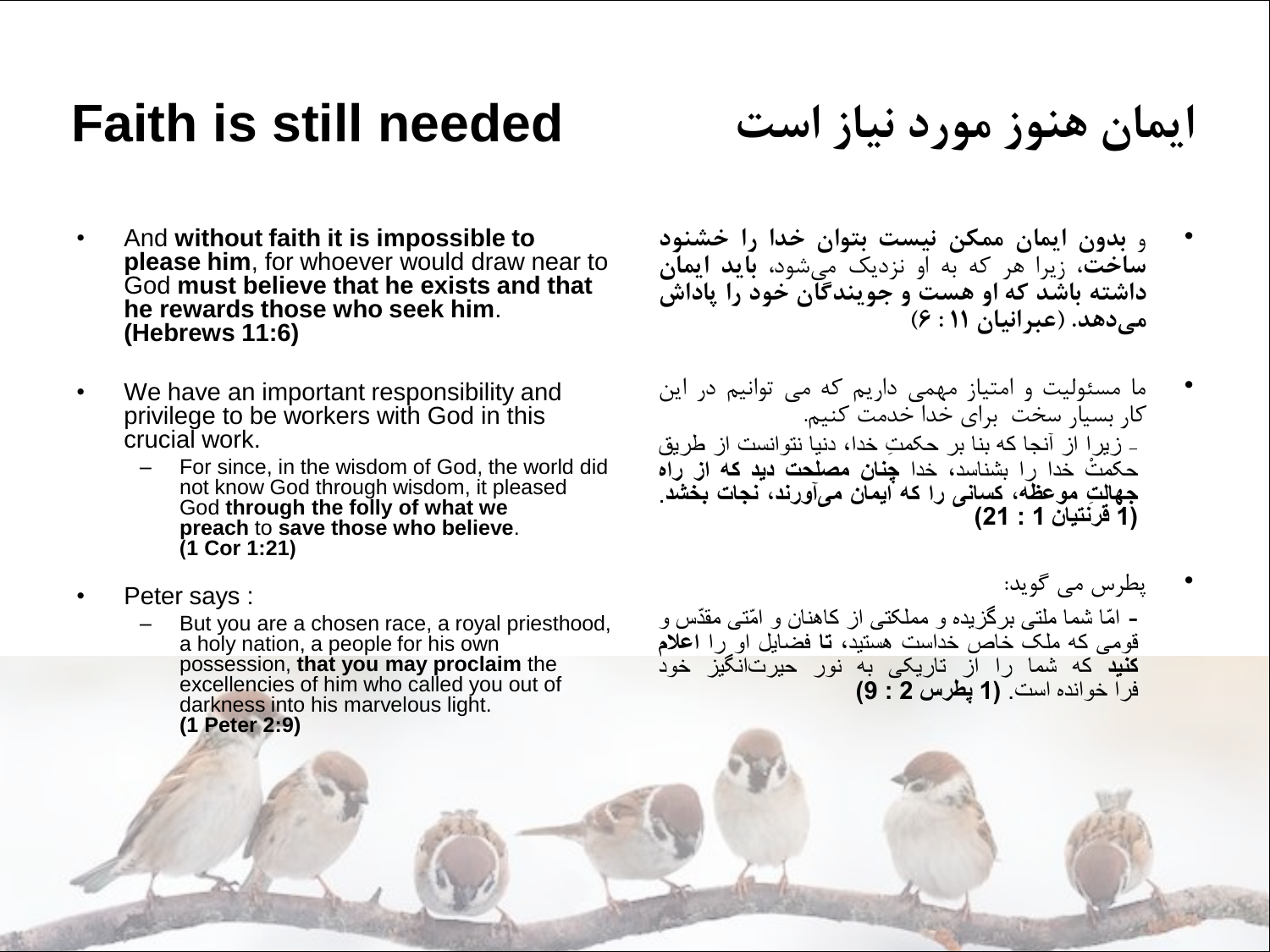# **Jesus sent all believers to preach**

- It is vital to preach it is our Lord's command to us,
	- And he said to them, "**Go into all the world and proclaim the gospel to the whole creation**. **Whoever believes and is baptized will be saved**, but whoever does not believe will be condemned. **(Mark 16:15-16)**

#### • **To summarise** –

– God knows in advance who will be faithful, and so they are called, predestined and justified. But preaching is a vital step in the calling process.

**عیسی تمامی ایمانداران را فرستاد تا بشارت دهند.**

- بشارت دادن امری حیاتی است. سرورمان این را به ما دستور داده است. - آنگاه بدیشان فرمود: **به سرتاسر جهان بروید و خبر خوش را به همۀ خالیق**
- **موعظه کنید. هر که ایمان آوَرَد و تعمید گیرد، نجات خواهد یافت**. امّا هر که ایمان نیاورد، محکوم خواهد شد. **)مرقس 16 : 16-15(**
	- **جهت خالصه –**
- خدا از پیش می دانست چه کسی ایماندار خواهد بود و بنابراین آنها فراخوانده شده، تعیین و تصدیق شدند. اما بشارت دادن قدمی مهم و حیاتی در طول این دعوت می باشد.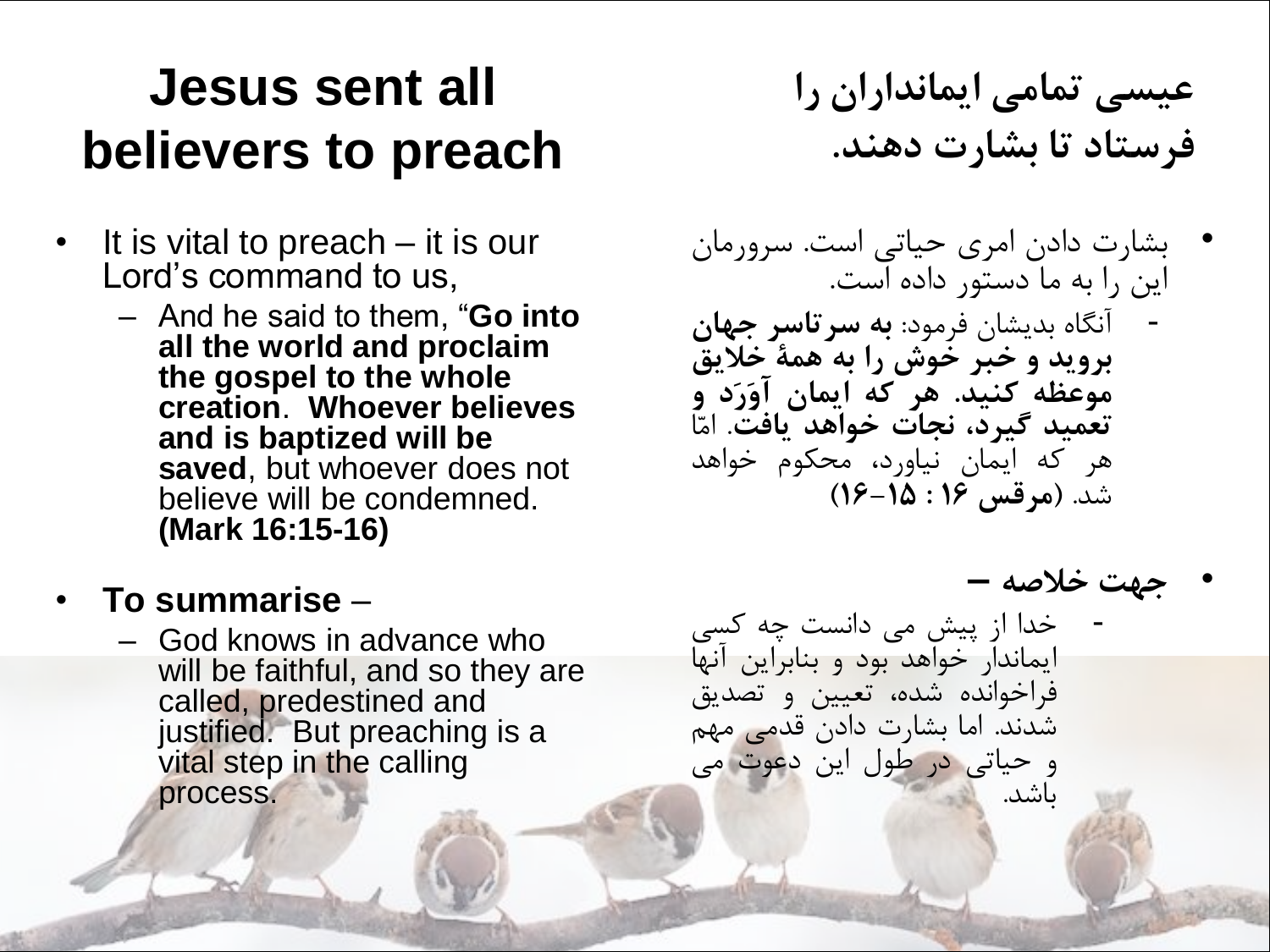## **God will support us**

• No temptation has overtaken you except what is common to mankind. And God is faithful; he will not let you be tempted beyond what you can bear. But when you are tempted, he will also provide a way out so that you can endure it. (**1 Co 10:13**)

**خدا از ما حمایت خواهد کرد**

• هیچ آزمایشی بر شما نیامده که مناسب بشر نباشد. و خدا امین است؛ او اجازه نمی دهد بیش از توان خود آزموده شوید، بلکه همراه آزمایش راه گریزی نیز فراهم می سازد تا تاب تحملش را داشته باشید. )**1 قرنتیان 10 :**  $(14)$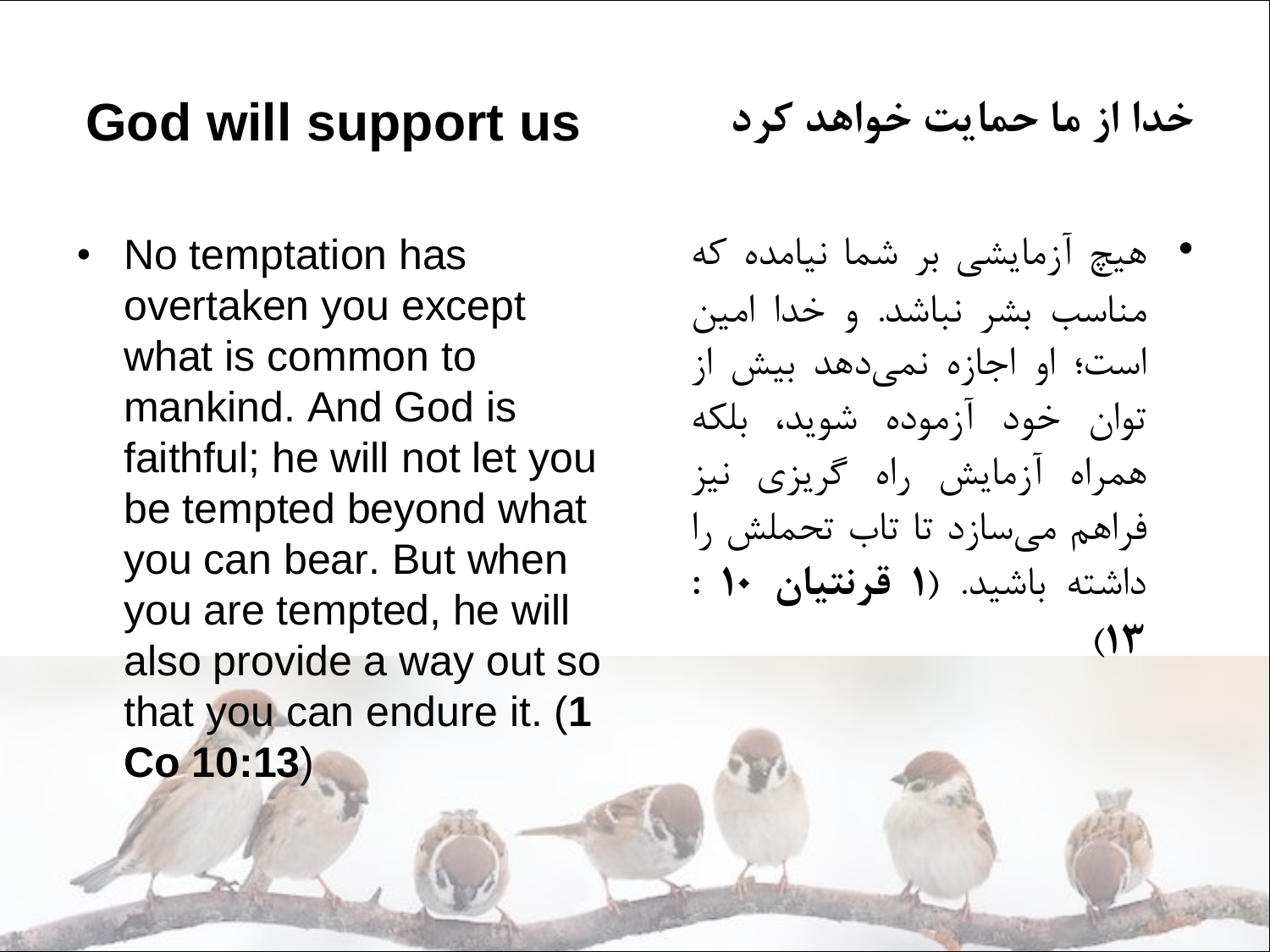God our guardian never sleeps

• **Psalm 121: 3** He will not let you fall. Your guardian will not fall asleep. **4** Indeed, the Guardian of Israel never rests or sleeps. **5** The Lord is your guardian. The Lord is the shade over your right hand.

**خدا که حافظ ماست، چشم بر هم نخواهد گذاشت**

**مزامیر 121 : 3** و نخواهد گذاشت پای تو بلغزد؛ او که حافظ توست، چشم بر هم نخواهد گذاشت! **4** آری، او که حافظ اسرائیل است چشم بر هم نخواهد گذاشت و به خواب نخواهد رفت! **5** خداوند حافظ توست! خداوند به دست راستت سایۀ توست!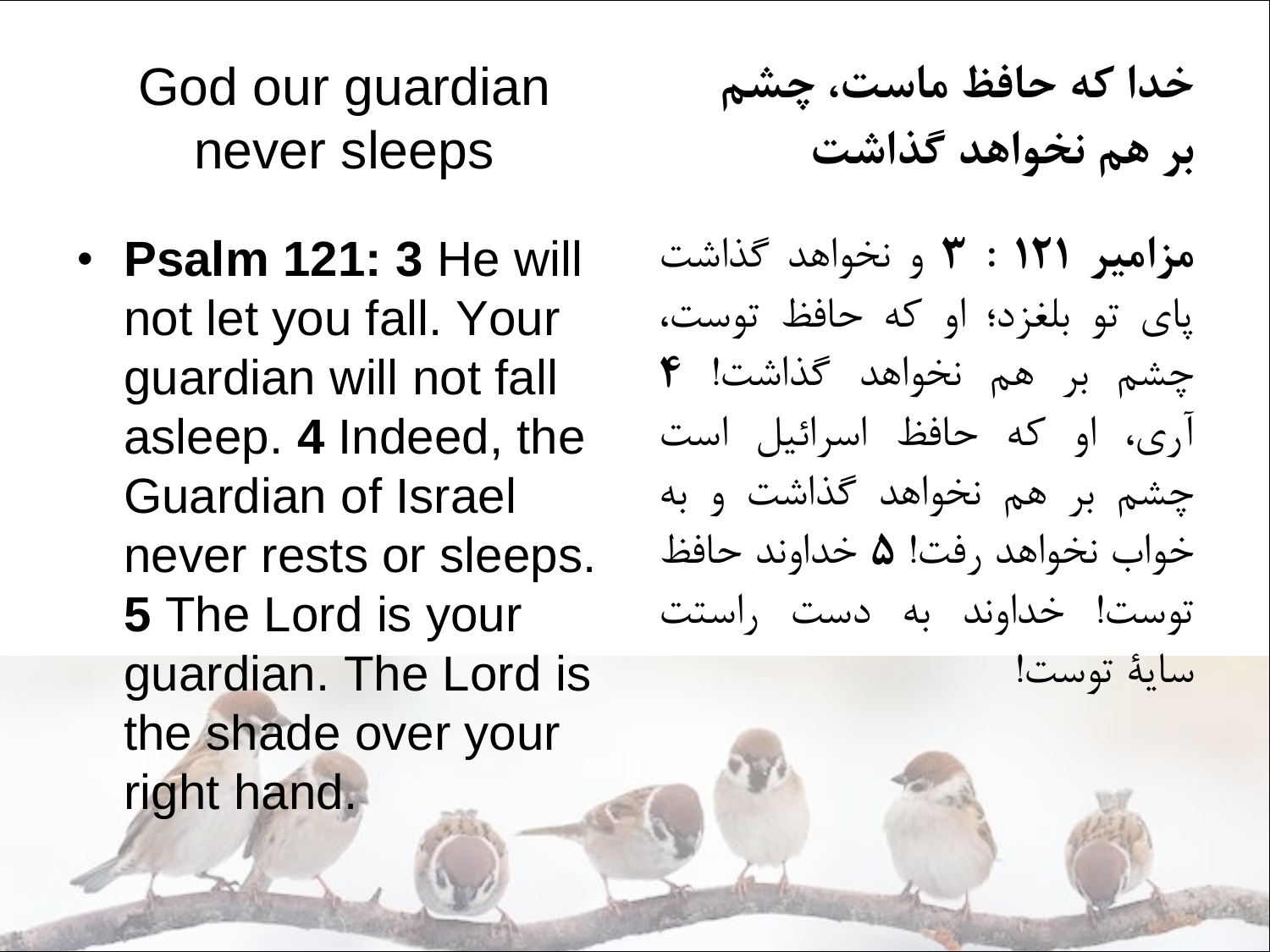#### **Focus on Jesus**

**تمرکز بر عیسی مسیح**

- **Hebrews 12 :1** Therefore we also, since we are surrounded by so great a cloud of witnesses, let us lay aside every weight, and the sin which so easily ensnares *us,* and let us run with endurance the race that is set before us, **2** looking unto Jesus, the author and finisher of *our* faith, who for the joy that was set before Him endured the cross, despising the shame, and has sat down at the right hand of the throne of God.
- **عبرانیان 12 : 1** پس چون چنین ابری عظیم از شاهدان را گرداگرد خود داریم، بیایید هر بارِ اضافی و هر گناه را که آسان به دست و پای ما می پیچد، از خود دور کنیم و با استقامت در مسابقهای که برای ما مقرر شده است، بدویم. **2** و چشمان خود را بر قهرمان و مظهر کامل ایمان یعنی عیسی بدوزیم که به خاطر آن خوشی که پیشِ رو داشت، صلیب را تحمل کرد و ننگ آن را ناچیز شمرد و اکنون بر جانب راست تخت خدا نشسته است.